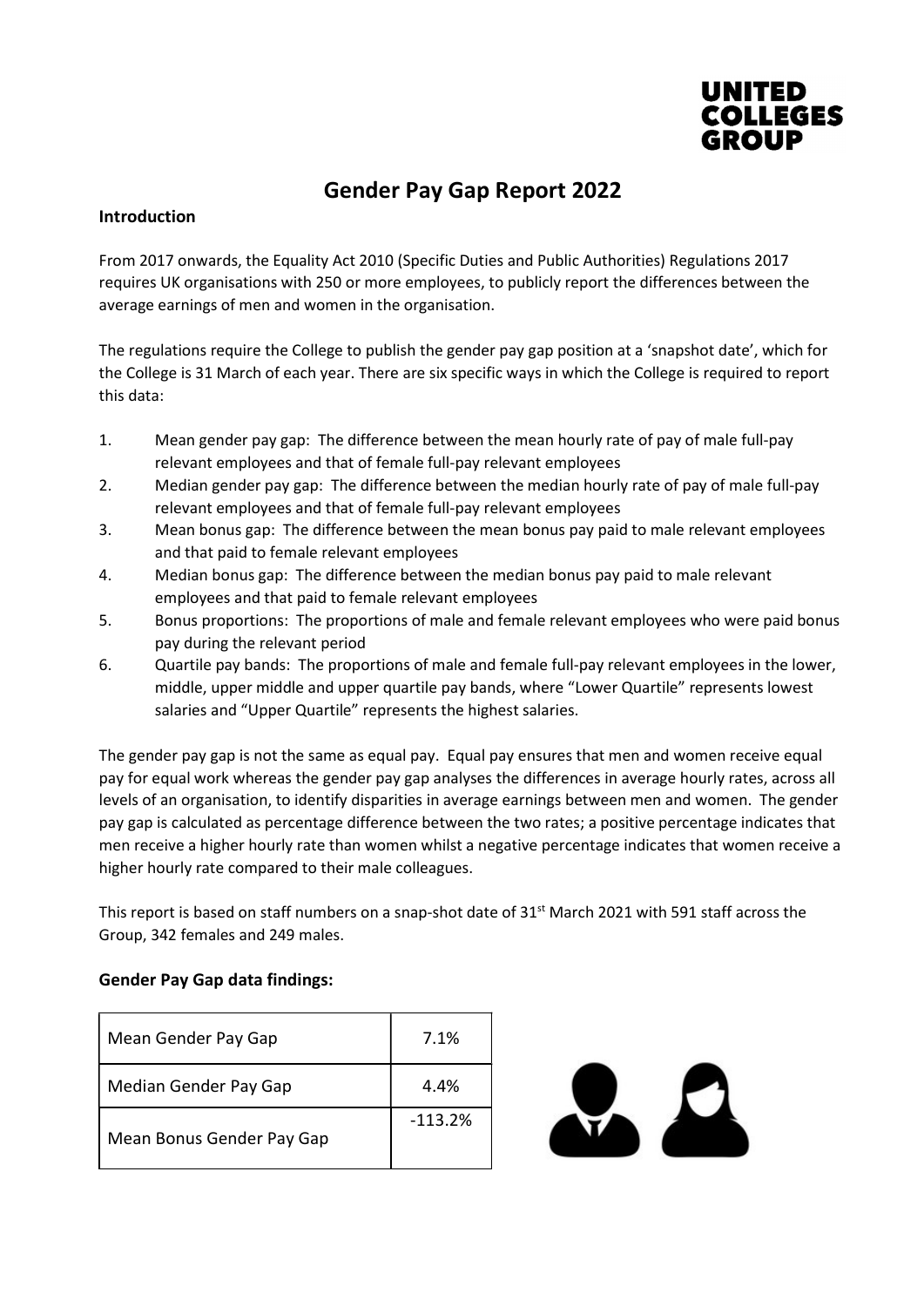## Quartile Pay Bands







## Proportion of employees receiving a bonus is: